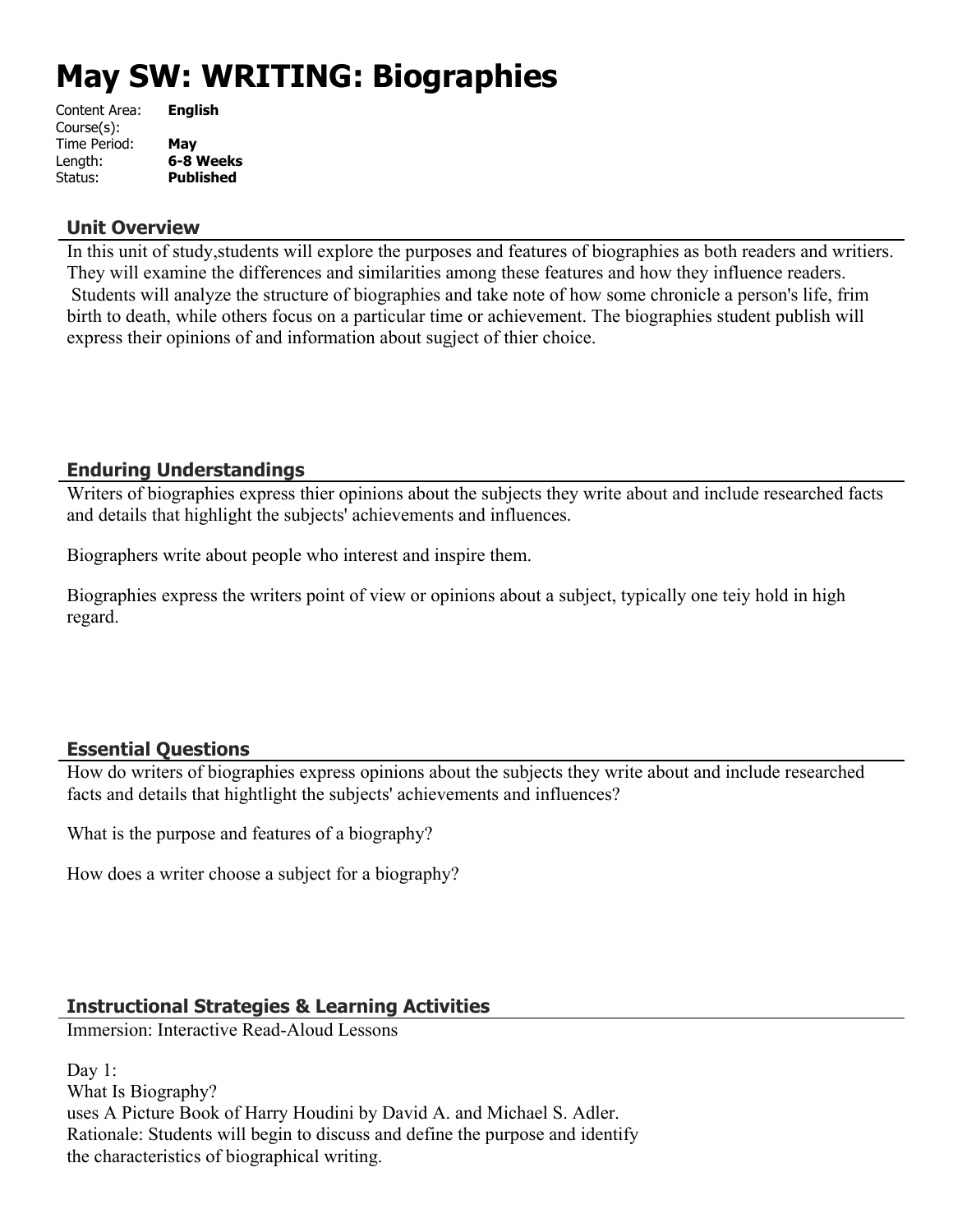Common Core State Standards: W.5.1, W.5.2, W.5.4, W.5.5, W.5.7, W.5.8, W.5.9, W.5.10, SL.5.1, SL.5.2, SL.5.3, SL.5.4, SL.5.6, L.5.1, L.5.2, L.5.3, L.5.4, L.5.5, L.5.6

Day 2: Writing to Inform uses River Boy: The Story of Mark Twain by William Anderson. Rationale: Students will continue to explore features of biographies, focusing on how biographers use facts and details to inform readers and bring their subjects to life. Common Core State Standards: W.5.2, W.5.3, W.5.4, W.5.5, W.5.7, W.5.8, W.5.9, W.5.10, SL.5.1, SL.5.2, SL.5.3, SL.5.4, SL.5.6, L.5.1, L.5.2, L.5.3, L.5.4, L.5.5, L.5.6

Day  $3$ : Author's Craft uses Talkin' About Bessie by Nikki Grimes. Rationale: Students will continue to build understanding and discuss author's craft and style used in writing a biography. Common Core State Standards: W.5.2, W.5.4, W.5.5, W.5.7, W.5.8, W.5.9, W.5.10, SL.5.1, SL.5.2, SL.5.3, SL.5.4, SL.5.6, L.5.1, L.5.2, L.5.3, L.5.4, L.5.5, L.5.6

Day 4:

Author's Purpose uses Abe Lincoln: The Boy Who Loved Books by Kay Winters. Rationale: Students will recognize that biographies are written with a specific purpose and discuss how writers include information and details that support their central idea or message. Common Core State Standards: W.5.1, W.5.2, W.5.4, W.5.5, W.5.7, W.5.8,

W.5.9, W.5.10, SL.5.1, SL.5.2, SL.5.3, SL.5.4, SL.5.6, L.5.1, L.5.2, L.5.3, L.5.4, L.5.5, L.5.6

Day 5

Features of a Biography

uses Ladies First by Ken Rappoport and Celia Cruz, Queen of Salsa by Veronica Chambers. Rationale: Students will compare and contrast two mentor texts to understand that although biographies contain

common features, writers can have a different approach.

Common Core State Standards: W.5.1, W.5.2, W.5.4, W.5.5, W.5.7, W.5.8, W.5.9, W.5.10, SL.5.1, SL.5.2, SL.5.3,

SL.5.4, SL.5.6, L.5.1, L.5.2, L.5.3, L.5.4, L.5.5, L.5.6

Mini-Lessons

Generating Ideas I: Biographers Write About Role Models

uses Celia Cruz, Queen of Salsa by Veronica Chambers.

Rationale: Biographers often write about role models. Students will think about the role models in their own lives as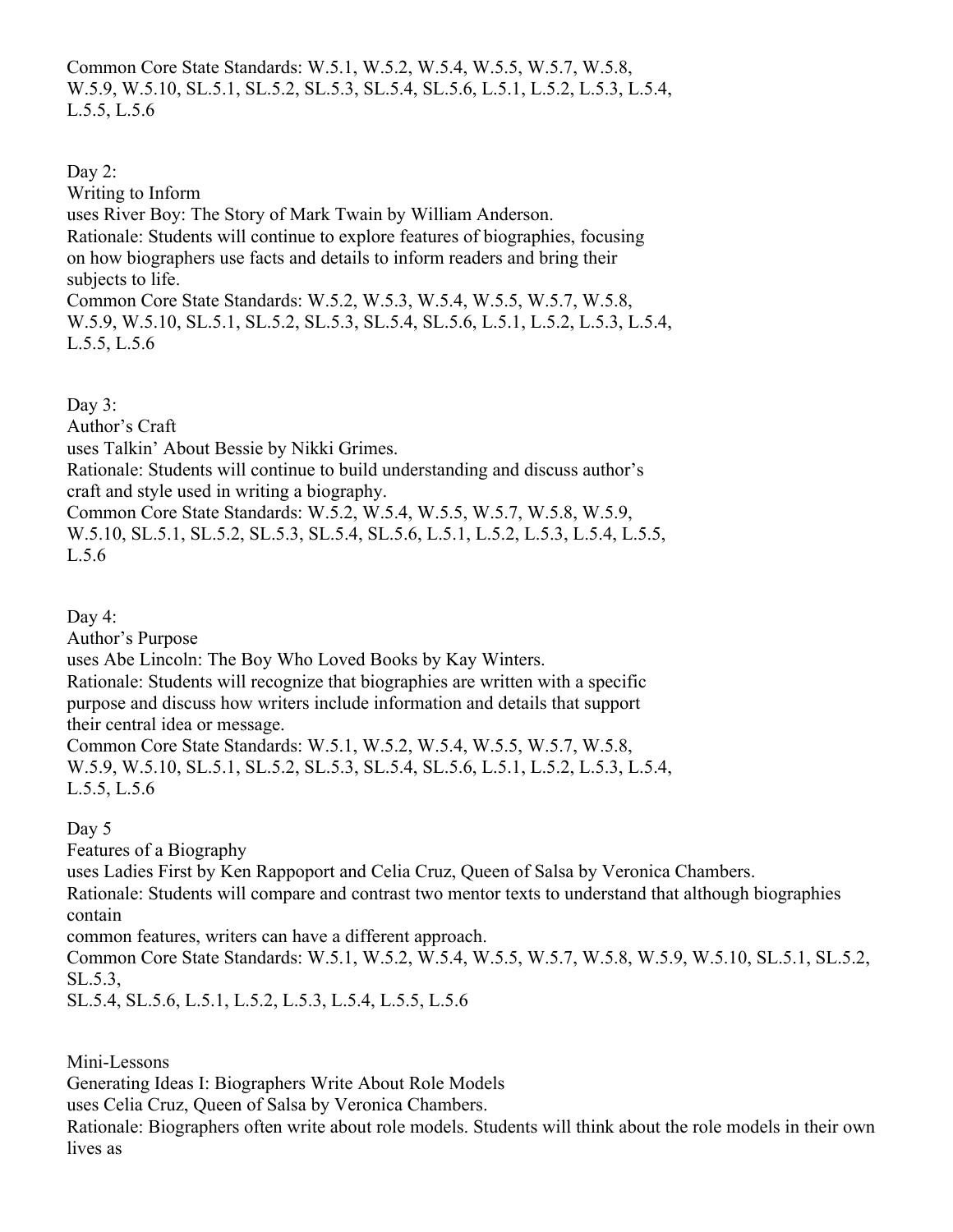subjects for their biographies.

Common Core State Standards: W.5.1, W.5.2, W.5.4, W.5.5, W.5.7, W.5.8, W.5.9, W.5.10, SL.5.1, SL.5.2, SL.5.3,

SL.5.4, SL.5.6, L.5.1, L.5.2, L.5.3, L.5.4, L.5.5, L.5.6

Generating Ideas II: Subjects From History to Celebrate and Appreciate

uses Who Was George Washington? by Roberta Edwards.

Rationale: Biographers often write about people they want others to think about or appreciate. Students will think

of subjects from history worthy of recognition or appreciation as potential subjects for their biographies. Common Core State Standards: W.5.1, W.5.2, W.5.4, W.5.5, W.5.7, W.5.8, W.5.9, W.5.10, SL.5.1, SL.5.2, SL.5.3,

SL.5.4, SL.5.6, L.5.1, L.5.2, L.5.3, L.5.6

Generating Ideas III: Inspirational Subjects We Know Well

uses Salt in His Shoes by Deloris and Roslyn M. Jordan.

Rationale: Biographers often write about people they already know a lot about, such as family members, people in

their local communities, or close friends. Students will think about the people they know well who could become

the subject of their biographies.

Common Core State Standards: W.5.1, W.5.2, W.5.4, W.5.5, W.5.7, W.5.8, W.5.9, W.5.10, SL.5.1, SL.5.2, SL.5.3,

SL.5.4, SL.5.6, L.5.1, L.5.2, L.5.3, L.5.4, L.5.6

Selecting: Selecting a Subject for a Biography

uses students' Writers' Notebooks.

Rationale: Writing biographies requires writers to research their subjects, so it is important that they select a subject of strong interest about whom resources are available for research. Students will select a subject for their

biographies whom they are interested in and excited to research using several sources to build knowledge. Common Core State Standards: W.5.1, W.5.2, W.5.4, W.5.5, W.5.6, W.5.7, W.5.8, W.5.9, W.5.10, SL.5.1, SL.5.2,

SL.5.3, SL.5.4, SL.5.6, L.5.1, L.5.2, L.5.3, L.5.6

Collecting I: Know Your Subject

uses Celia Cruz, Queen of Salsa by Veronica Chambers.

Rationale: Biographers take stock of what they know is important about their subjects in order to plan their research. Students will recall relevant information they already know about their chosen subjects to help them think

about the research that needs to be done.

Common Core State Standards: W.5.1, W.5.2, W.5.4, W.5.5, W.5.6, W.5.7, W.5.8, W.5.9, W.5.10, SL.5.1, SL.5.2,

SL.5.3, SL.5.4, SL.5.6, L.5.1, L.5.2, L.5.3, L.5.4, L.5.6

Collecting II: Interesting Questions Lead to Interesting Findings

uses Abe Lincoln: The Boy Who Loved Books by Kay Winters.

Rationale: Biographies are not just a compilation of facts about a subject; they also include interesting and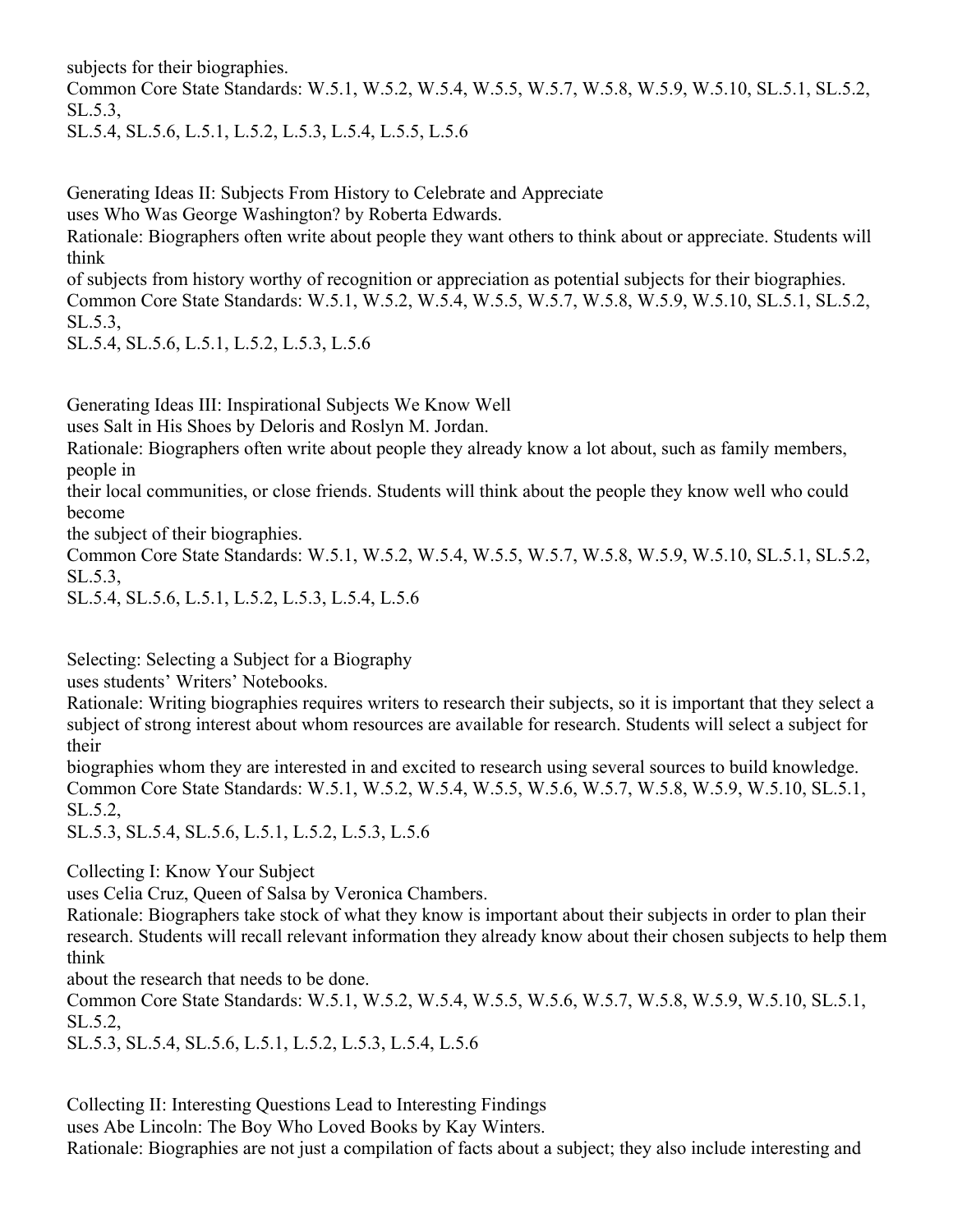insightful information about the subjects. Students will begin their research using questions to gather interesting

and detailed information about their subjects.

Common Core State Standards: W.5.1, W.5.2, W.5.4, W.5.5, W.5.6, W.5.7, W.5.8, W.5.9, W.5.10, SL.5.1, SL.5.2,

SL.5.3, SL.5.4, SL.5.6, L.5.1, L.5.2, L.5.3, L.5.4, L.5.5, L.5.6

Collecting III: Research Planning – Primary and Secondary Sources

uses River Boy: The Story of Mark Twain by William Anderson.

Rationale: Biographers use primary and secondary research sources to collect information on their subjects. Students will plan their research and consider the types of primary and secondary sources they can use to find the

answers to their questions about their subjects.

Common Core State Standards: W.5.2, W.5.4, W.5.5, W.5.7, W.5.8, W.5.9, W.5.10, SL.5.1, SL.5.2, SL.5.3, SL.5.4,

SL.5.5, SL.5.6, L.5.1, L.5.2, L.5.3, L.5.4, L.5.5, L.5.6

Collecting IV: Making a Time Line

uses Alvin Ailey by Andrea Davis Pinkney and Who Was George Washington? by Roberta Edwards. Rationale: Time lines and other graphic organizers can serve as helpful resources for researching and collecting

information. Students will use a time line as a tool for taking notes and categorizing information according to the

sequence of events from their subjects' lives.

Common Core State Standards: W.5.1, W.5.2, W.5.4, W.5.5, W.5.6, W.5.7, W.5.8, W.5.9, W.5.10, SL.5.1, SL.5.2,

SL.5.3, SL.5.4, SL.5.5, SL.5.6, L.5.1, L.5.2, L.5.3, L.5.4, L.5.5, L.5.6

Collecting V: Finding Out What We Have to Say

uses Salt in His Shoes by Deloris and Roslyn M. Jordan.

Rationale: Biographers often write with themes in mind in order to say something about their subjects that will enlighten and sometimes surprise their readers. Students will consider their own perspective and reflect on the theme or focus of their biographies.

Common Core State Standards: W.5.1, W.5.2, W.5.4, W.5.5, W.5.7, W.5.8, W.5.9, W.5.10, SL.5.1, SL.5.2, SL.5.3,

SL.5.4, SL.5.6, L.5.1, L.5.2, L.5.3, L.5.4, L.5.5, L.5.6

Drafting I: Organizing Our Biographies

uses Talkin' About Bessie by Nikki Grimes, Alvin Ailey by Andrea Davis Pinkney, Salt in His Shoes by Deloris and

Roslyn M. Jordan, and Abe Lincoln: The Boy Who Loved Books by Kay Winters.

Rationale: In order for readers to fully embrace a biography, related information must be grouped logically, conveyed clearly, and have a general focus. Students will consider different structures to accomplish this task. Common Core State Standards: W.5.1, W.5.2, W.5.3, W.5.4, W.5.5, W.5.7, W.5.8, W.5.9, W.5.10, SL.5.1, SL.5.2,

SL.5.3, SL.5.4, SL.5.6, L.5.1, L.5.2, L.5.3, L.5.4, L.5.6

Drafting II: Introductions That Hook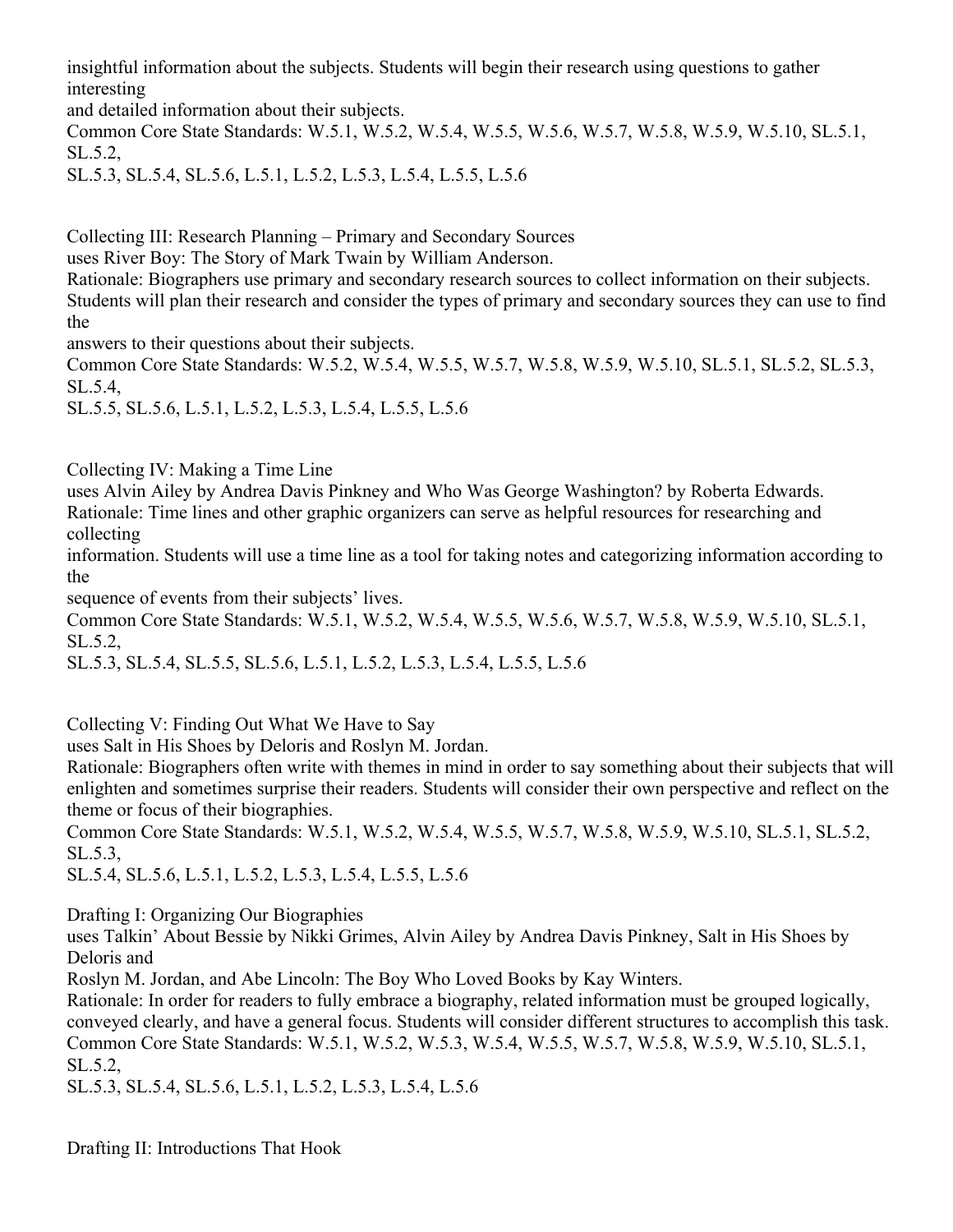uses Ladies First: Women Athletes Who Made a Difference by Ken Rappoport, A Picture Book of Harry Houdini by

David A. and Michael S. Adler, and Lives of the Athletes by Kathleen Krull.

Rationale: Introducing a topic clearly is essential to providing focus to a biography. Students will use their outlines

from the Drafting I lesson to craft engaging and clear introductions.

Common Core State Standards: W.5.1, W.5.2, W.5.3, W.5.4, W.5.5, W.5.7, W.5.8, W.5.9, W.5.10, SL.5.1, SL.5.2,

SL.5.3, SL.5.4, SL.5.5, SL.5.6, L.5.1, L.5.2, L.5.3, L.5.4, L.5.5, L.5.6

Drafting III: Concluding With Coherence and Credibility

uses Who Was George Washington? by Roberta Edwards, River Boy: The Story of Mark Twain by William Anderson,

and Talkin' About Bessie by Nikki Grimes.

Rationale: Biographers often conclude their texts in ways that leave readers understanding the importance of the

subject they have read about. Students will conclude their biographies with a statement or section that relates to

the information presented and leaves readers with a clear understanding and appreciation for their subjects. Common Core State Standards: W.5.1, W.5.2, W.5.3, W.5.4, W.5.5, W.5.7, W.5.8, W.5.9, W.5.10, SL.5.1, SL.5.2,

SL.5.3, SL.5.4, SL.5.6, L.5.1, L.5.2, L.5.3, L.5.4, L.5.6

Revising I: Linking Ideas

uses Ladies First: Women Athletes Who Made a Difference by Ken Rappoport and Celia Cruz, Queen of Salsa by

Veronica Chambers.

Rationale: In order to create cohesion, writers link ideas within and across categories of information. Students will

learn how linking words are used to move readers from one idea to the next and then add these words and phrases

to their biographies.

Common Core State Standards: W.5.2, W.5.4, W.5.5, W.5.7, W.5.8, W.5.9, W.5.10, SL.5.1, SL.5.2, SL.5.3, SL.5.4,

SL.5.6, L.5.1, L.5.2, L.5.3, L.5.4, L.5.6

Revising II: Crafting an Engaging Biography

uses Celia Cruz, Queen of Salsa by Veronica Chambers.

Rationale: Biographers use "voice" and literary elements to bring their writing to life for their readers. Students will

use crafting techniques to add voice to their biographies.

Common Core State Standards: W.5.2, W.5.3, W.5.4, W.5.5, W.5.7, W.5.8, W.5.9, W.5.10, SL.5.1, SL.5.2, SL.5.3,

SL.5.4, SL.5.6, L.5.1, L.5.2, L.5.3, L.5.4, L.5.5, L.5.6

Editing I: Use of Pronouns

uses Celia Cruz, Queen of Salsa by Veronica Chambers.

Rationale: Writers use pronouns to make their sentences less repetitive, and proper use of pronouns is critical to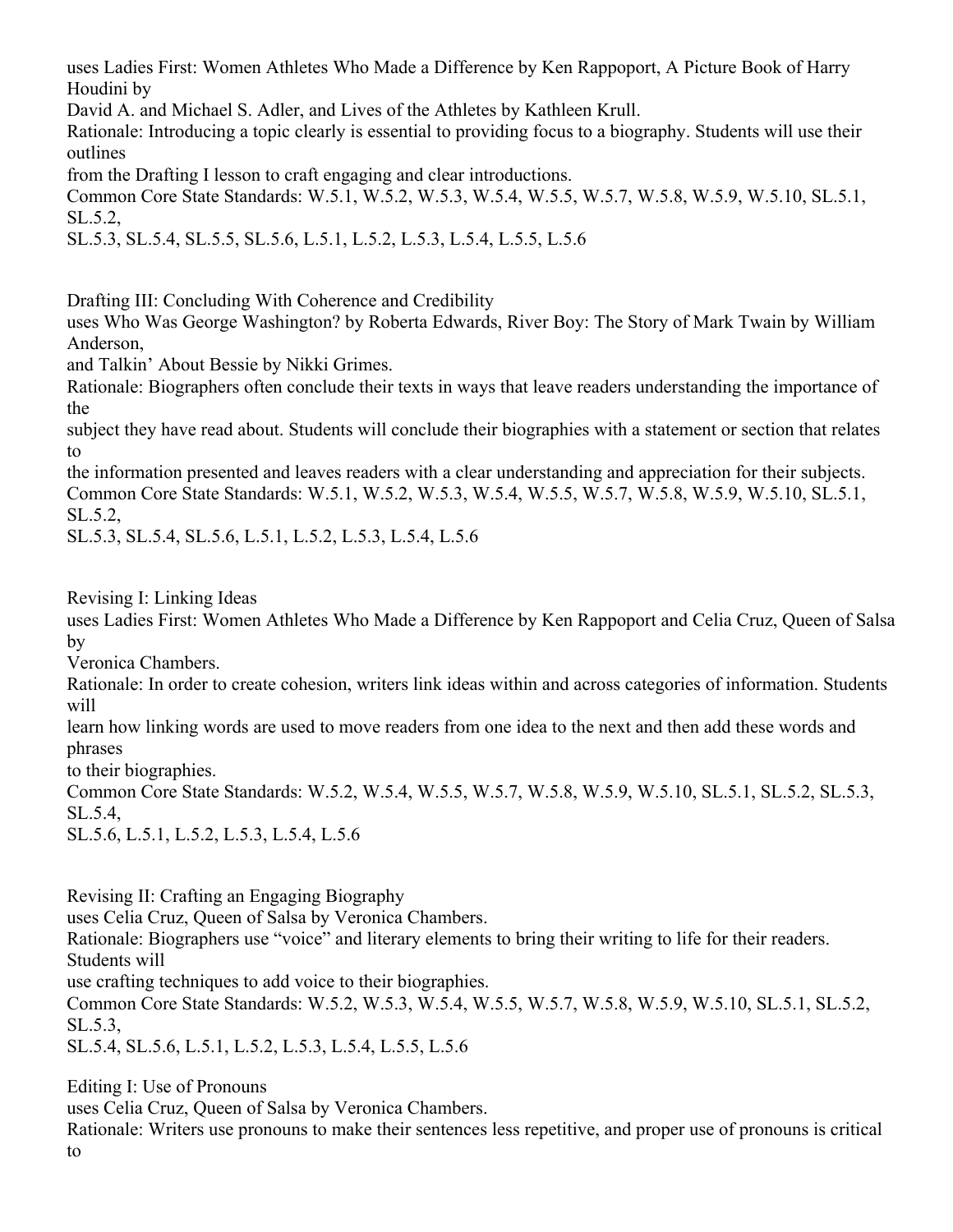maintaining clarity. Students will understand how the proper use of pronouns will help make their biographies less

repetitive and clearer for their readers. Common Core State Standards: W.5.2, W.5.4, W.5.5, W.5.7, W.5.8, W.5.9, W.5.10, SL.5.1, SL.5.2, SL.5.3, SL.5.4, SL.5.6, L.5.1, L.5.2, L.5.3, L.5.4, L.5.6

Editing II: Reading as an Editor uses an editing checklist. Rationale: It is important for writers to read their work as editors in order to ensure that their writing follows the conventions of standard English. Students will read their drafts as editors and use an editing checklist to

that their biographies are clear and free of errors.

Common Core State Standards: W.5.2, W.5.4, W.5.5, W.5.7, W.5.8, W.5.9, W.5.10, SL.5.1, SL.5.2, SL.5.3, SL.5.4,

SL.5.6, L.5.1, L.5.2, L.5.3, L.5.4, L.5.6

Publishing: Author's Note

ensure

•

uses Celia Cruz, Queen of Salsa by Veronica Chambers.

Rationale: For readers of biographies, an Author's Note provides insight into the author's intentions and motivations and requires that the author reflect on his or her intention and process. Students will craft an Author's

Note for their biographies.

Common Core State Standards: W.5.2, W.5.3, W.5.4, W.5.5, W.5.6, W.5.7, W.5.8, W.5.9, W.5.10, SL.5.1, SL.5.2,

SL.5.3, SL.5.4, SL.5.6, L.5.1, L.5.2, L.5.3, L.5.6

## **Integration of Career Readiness, Life Literacies and Key Skills**

Students meet these standards by communicating with one another through discussion of biography topic and editing/revising. Students are able to solve problems and have the chance to revise and edit.

Students will learn about a variety of careers through the biography mentor texts.

| TECH.9.4.5.DC.4  | Model safe, legal, and ethical behavior when using online or offline technology (e.g.,<br>$8.1.5.NI.2$ ).                                                             |
|------------------|-----------------------------------------------------------------------------------------------------------------------------------------------------------------------|
| TECH.9.4.5.CT.4  | Apply critical thinking and problem-solving strategies to different types of problems such<br>as personal, academic, community and global (e.g., 6.1.5. Civics CM.3). |
| TECH.9.4.5.GCA.1 | Analyze how culture shapes individual and community perspectives and points of view<br>(e.g., 1.1.5.C2a, RL.5.9, 6.1.5. HistoryCC.8).                                 |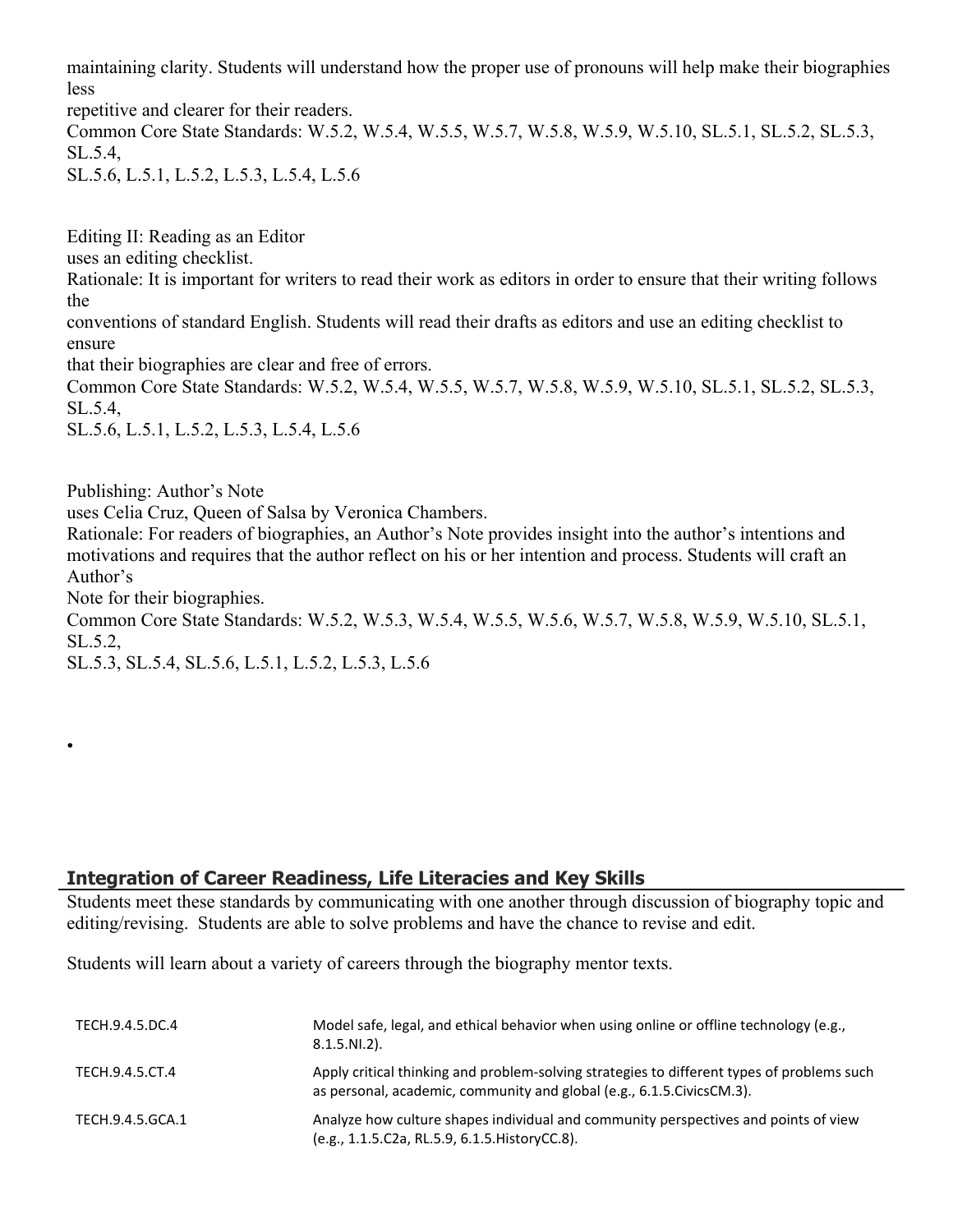| <b>TECH.9.4.5.IML</b> | Information and Media Literacy                                                                                                                                                                    |
|-----------------------|---------------------------------------------------------------------------------------------------------------------------------------------------------------------------------------------------|
| TECH.9.4.5.DC.1       | Explain the need for and use of copyrights.                                                                                                                                                       |
| <b>TECH.9.4.5.CT</b>  | Critical Thinking and Problem-solving                                                                                                                                                             |
| <b>WRK.9.2.5.CAP</b>  | <b>Career Awareness and Planning</b>                                                                                                                                                              |
|                       | Curiosity and a willingness to try new ideas (intellectual risk-taking) contributes to the<br>development of creativity and innovation skills.                                                    |
| TECH.9.4.5.DC.5       | Identify the characteristics of a positive and negative online identity and the lasting<br>implications of online activity.                                                                       |
| WRK.9.2.5.CAP.1       | Evaluate personal likes and dislikes and identify careers that might be suited to personal<br>likes.                                                                                              |
| TECH.9.4.5.IML.6      | Use appropriate sources of information from diverse sources, contexts, disciplines, and<br>cultures to answer questions (e.g., RI.5.7, 6.1.5. HistoryCC.7, 7.1.NM. IPRET.5).                      |
| TECH.9.4.5.DC.2       | Provide attribution according to intellectual property rights guidelines using public domain<br>or creative commons media.                                                                        |
| WRK.9.2.5.CAP.3       | Identify qualifications needed to pursue traditional and non-traditional careers and<br>occupations.                                                                                              |
| <b>TECH.9.4.5.GCA</b> | <b>Global and Cultural Awareness</b>                                                                                                                                                              |
| TECH.9.4.5.DC.3       | Distinguish between digital images that can be reused freely and those that have copyright<br>restrictions.                                                                                       |
| TECH.9.4.5.IML.7      | Evaluate the degree to which information meets a need including social emotional<br>learning, academic, and social (e.g., 2.2.5. PF.5).                                                           |
| WRK.9.2.5.CAP.4       | Explain the reasons why some jobs and careers require specific training, skills, and<br>certification (e.g., life guards, child care, medicine, education) and examples of these<br>requirements. |
| TECH.9.4.5.IML.1      | Evaluate digital sources for accuracy, perspective, credibility and relevance (e.g., Social<br>Studies Practice - Gathering and Evaluating Sources).                                              |
| WRK.9.2.5.CAP.2       | Identify how you might like to earn an income.                                                                                                                                                    |

#### **Technology and Design Integration**

Students use technology to research their topic and submit a typed final copy.

# **Interdisciplinary Connections**

Students use their knowledge of technology to accomplish a final product.

| TECH.8.1.5.A.CS1 | Understand and use technology systems                                                                                         |
|------------------|-------------------------------------------------------------------------------------------------------------------------------|
| TECH.8.1.5.C.CS1 | Interact, collaborate, and publish with peers, experts, or others by employing a variety of<br>digital environments and media |
| TECH.8.1.5.C.CS2 | Communicate information and ideas to multiple audiences using a variety of media and<br>formats.                              |
| TECH.8.1.5.B.CS2 | Create original works as a means of personal or group expression.                                                             |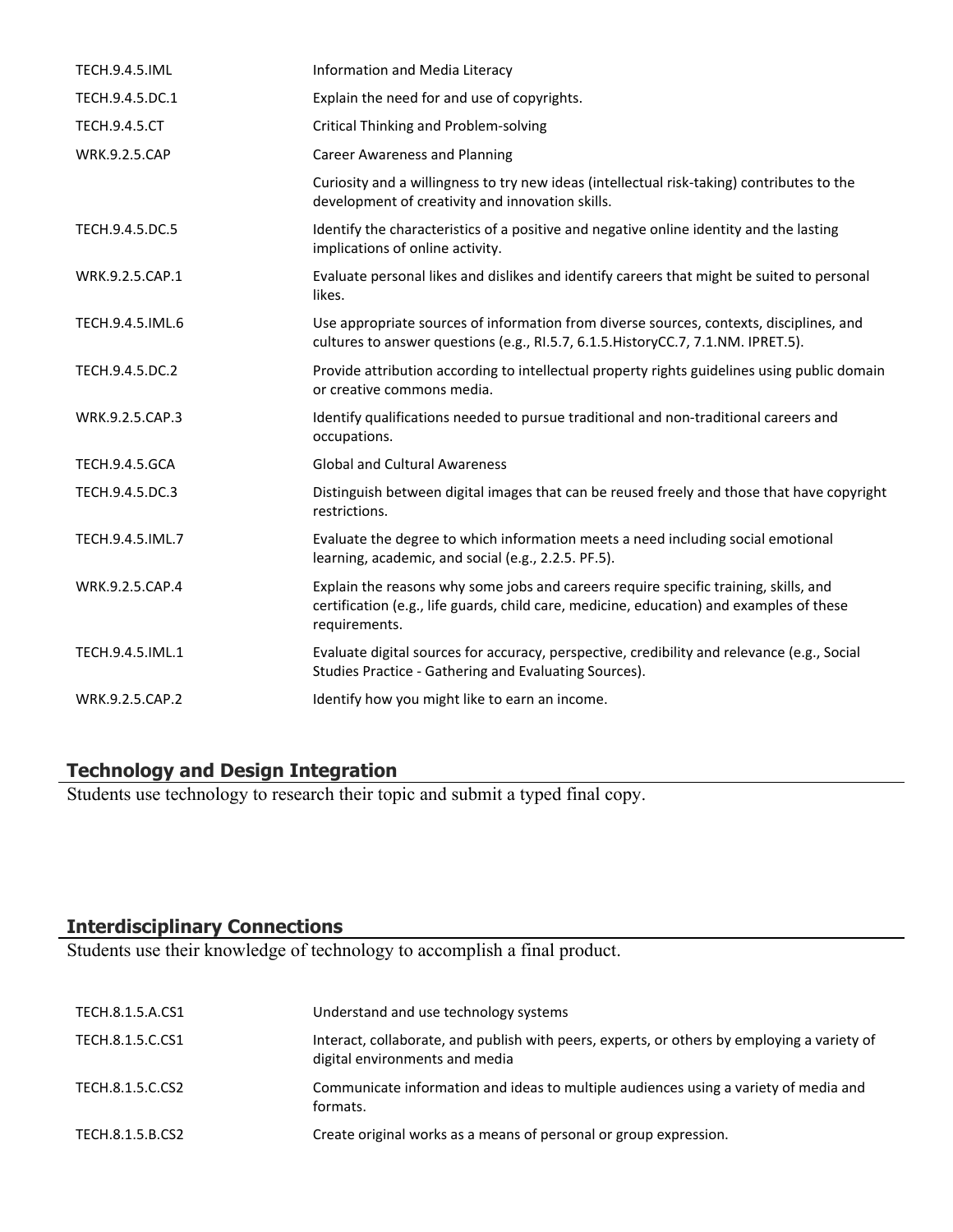| TECH.8.1.5.C.CS3 | Develop cultural understanding and global awareness by engaging with learners of other<br>cultures.                        |
|------------------|----------------------------------------------------------------------------------------------------------------------------|
| TECH.8.1.5.A.3   | Use a graphic organizer to organize information about problem or issue.                                                    |
| TECH.8.1.5.A.2   | Format a document using a word processing application to enhance text and include<br>graphics, symbols and/or pictures.    |
| TECH.8.1.5.A.1   | Select and use the appropriate digital tools and resources to accomplish a variety of tasks<br>including solving problems. |
| TECH.8.1.5.A.5   | Create and use a database to answer basic questions.                                                                       |
| TECH.8.1.5.A.CS2 | Select and use applications effectively and productively.                                                                  |

## **Differentiation**

- Understand that gifted students, just like all students, come to school to learn and be challenged.
- Pre-assess your students. Find out their areas of strength as well as those areas you may need to address before students move on.
- Consider grouping gifted students together for at least part of the school day.
- Plan for differentiation. Consider pre-assessments, extension activities, and compacting the curriculum.
- Use phrases like "You've shown you don't need more practice" or "You need more practice" instead of words like "qualify" or "eligible" when referring to extension work.
- Encourage high-ability students to take on challenges. Because they're often used to getting good grades, gifted students may be risk averse.

### **Definitions of Differentiation Components**:

- o Content the specific information that is to be taught in the lesson/unit/course of instruction.
- o Process how the student will acquire the content information.
- o Product how the student will demonstrate understanding of the content.
- o Learning Environment the environment where learning is taking place including physical location and/or student grouping

#### **Differentiation occurring in this unit:**

Through choices, students will be able to recieve differentiated instruction, both for high level and stuggling students.

High level learners will be encouraged to utilize more advanced methods of research to expand thier writing and exercise thier writing skills.

Modifications to writing projects will be offered to students needing support.

## **Modifications & Accommodations**

Refer to QSAC EXCEL SMALL SPED ACCOMMOCATIONS spreadsheet in this discipline.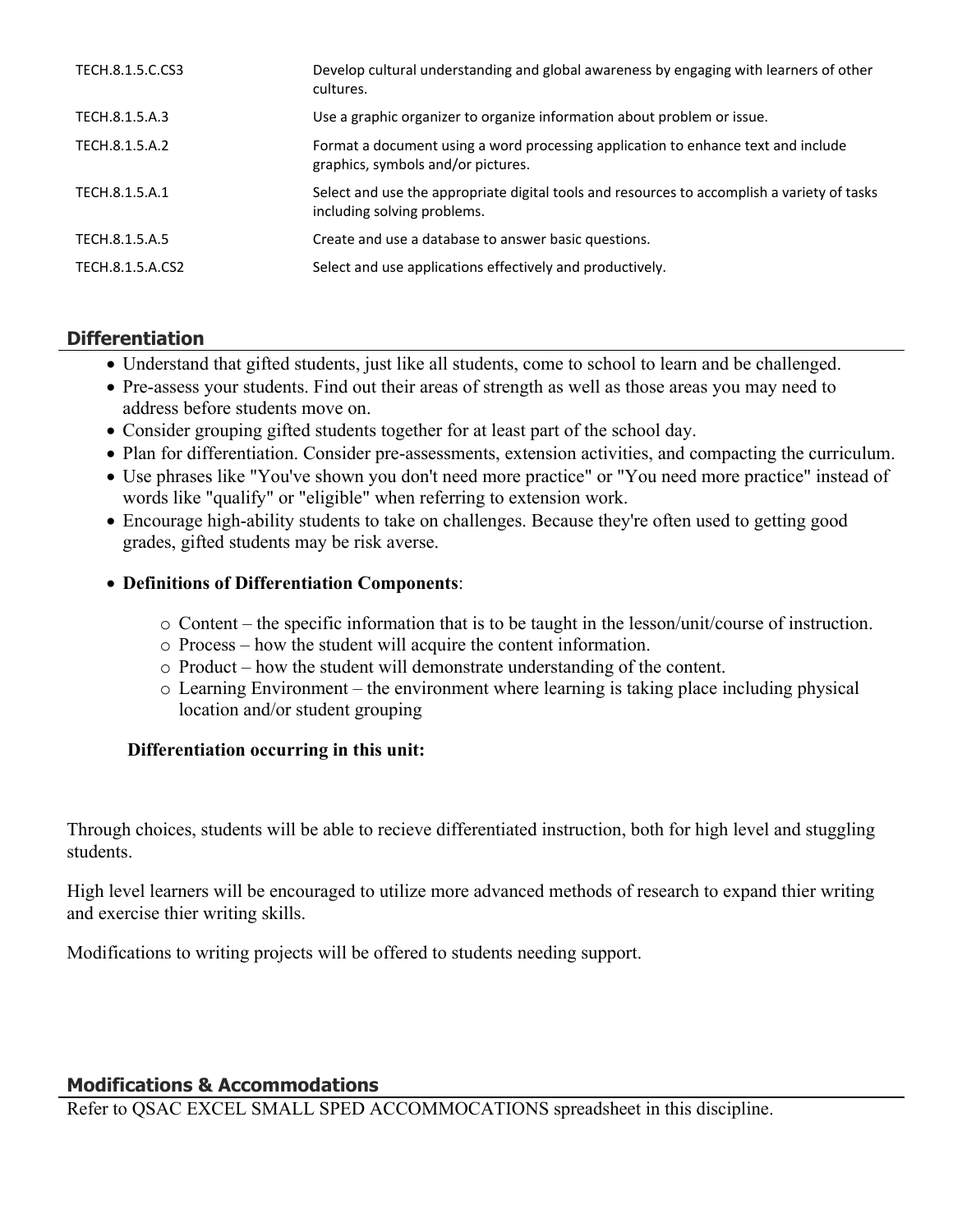#### **Modifications and Accommodations used in this unit:**

IEP's will be followed, and additional support and practice will be supplemented for students in need.

#### **Benchmark Assessments**

**Benchmark Assessments** are given periodically (e.g., at the end of every quarter or as frequently as once per month) throughout a school year to establish baseline achievement data and measure progress toward a standard or set of academic standards and goals.

#### **Schoolwide Benchmark assessments:**

AimsWeb testing and writing samples

#### **Formative Assessments**

Assessment allows both instructor and student to monitor progress towards achieving learning objectives, and can be approached in a variety of ways. **Formative assessment** refers to tools that identify misconceptions, struggles, and learning gaps along the way and assess how to close those gaps. It includes effective tools for helping to shape learning, and can even bolster students' abilities to take ownership of their learning when they understand that the goal is to improve learning, not apply final marks (Trumbull and Lash, 2013). It can include students assessing themselves, peers, or even the instructor, through writing, quizzes, conversation, and more. In short, formative assessment occurs throughout a class or course, and seeks to improve student achievement of learning objectives through approaches that can support specific student needs (Theal and Franklin, 2010, p. 151).

#### **Formative Assessments used in this unit:**

Worksheets associated with the unit

**Conferences** 

**Discussion** 

rough drafts and revisions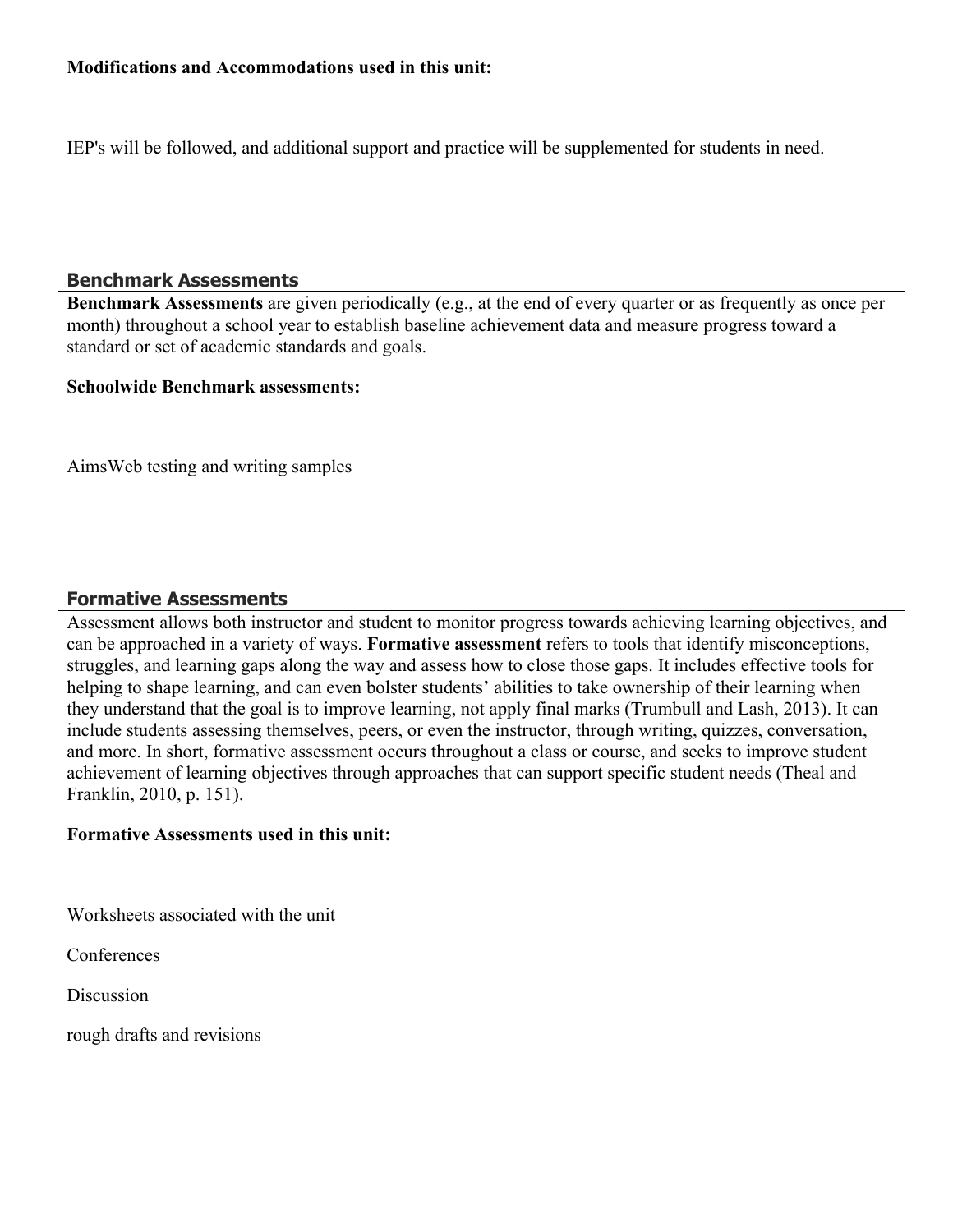### **Summative Assessments**

**Summative assessments** evaluate student learning, knowledge, proficiency, or success at the conclusion of an instructional period, like a unit, course, or program. Summative assessments are almost always formally graded and often heavily weighted (though they do not need to be). Summative assessment can be used to great effect in conjunction and alignment with formative assessment, and instructors can consider a variety of ways to combine these approaches.

### **Summative assessments for this unit:**

Student Self-Reflection uses a self-reflection questionnaire for students to complete. Rationale: At the end of a writing project, students need to spend time reflecting on their work, the process, and the product. .

### **Instructional Materials**

Schoolwide, Inc. " Biographies" teaching unit materials

Mentor Texts:

Abe Lincoln: The Boy Who Loved Books by Kay Winters

Alvin Ailey by Andrea Davis Pinkney

Celia Cruz, Queen of Salsa by Veronica Chambers

Ladies First: Women AthletesWho Made a Difference by Ken Rappoport

Lives of the Athletesby Kathleen Krull

A Picture Book of Harry Houdini by David A. and Michael S. Adler

River Boy: The Story of MarkTwain by William Anderson

Salt in His Shoes by Deloris and Roslyn M. Jordan

Talkin' About Bessie by Nikki Grimes

Who Was GeorgeWashington? by Roberta Edwards

Additional teacher made materials, Smartboard presentations,

Research materials as needed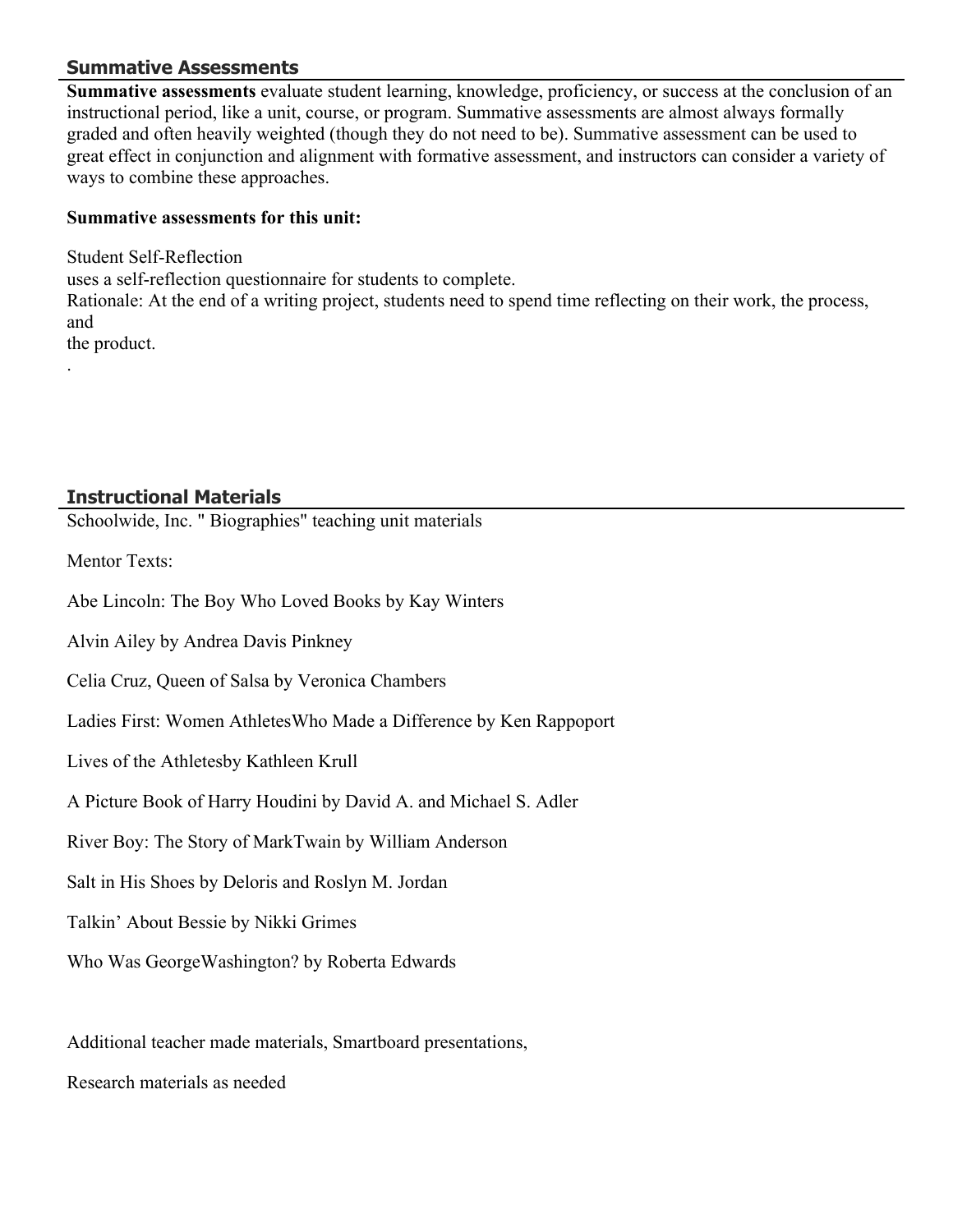# **Standards**

| CCSS.ELA-Literacy.W.5.1   | Write opinion pieces on topics or texts, supporting a point of view with reasons and<br>information.                                                                                                                                                                                     |
|---------------------------|------------------------------------------------------------------------------------------------------------------------------------------------------------------------------------------------------------------------------------------------------------------------------------------|
| CCSS.ELA-Literacy.W.5.1.a | Introduce a topic or text clearly, state an opinion, and create an organizational structure in<br>which ideas are logically grouped to support the writer's purpose.                                                                                                                     |
| CCSS.ELA-Literacy.W.5.1.b | Provide logically ordered reasons that are supported by facts and details.                                                                                                                                                                                                               |
| CCSS.ELA-Literacy.W.5.1.c | Link opinion and reasons using words, phrases, and clauses (e.g., consequently,<br>specifically).                                                                                                                                                                                        |
| CCSS.ELA-Literacy.W.5.1.d | Provide a concluding statement or section related to the opinion presented.                                                                                                                                                                                                              |
| CCSS.ELA-Literacy.W.5.2   | Write informative/explanatory texts to examine a topic and convey ideas and information<br>clearly.                                                                                                                                                                                      |
| CCSS.ELA-Literacy.W.5.2.a | Introduce a topic clearly, provide a general observation and focus, and group related<br>information logically; include formatting (e.g., headings), illustrations, and multimedia<br>when useful to aiding comprehension.                                                               |
| CCSS.ELA-Literacy.W.5.2.b | Develop the topic with facts, definitions, concrete details, quotations, or other<br>information and examples related to the topic.                                                                                                                                                      |
| CCSS.ELA-Literacy.W.5.2.c | Link ideas within and across categories of information using words, phrases, and clauses<br>(e.g., in contrast, especially).                                                                                                                                                             |
| CCSS.ELA-Literacy.W.5.2.d | Use precise language and domain-specific vocabulary to inform about or explain the topic.                                                                                                                                                                                                |
| CCSS.ELA-Literacy.W.5.2.e | Provide a concluding statement or section related to the information or explanation<br>presented.                                                                                                                                                                                        |
| CCSS.ELA-Literacy.W.5.3   | Write narratives to develop real or imagined experiences or events using effective<br>technique, descriptive details, and clear event sequences.                                                                                                                                         |
| CCSS.ELA-Literacy.W.5.3.a | Orient the reader by establishing a situation and introducing a narrator and/or characters;<br>organize an event sequence that unfolds naturally.                                                                                                                                        |
| CCSS.ELA-Literacy.W.5.3.d | Use concrete words and phrases and sensory details to convey experiences and events<br>precisely.                                                                                                                                                                                        |
| CCSS.ELA-Literacy.W.5.3.b | Use narrative techniques, such as dialogue, description, and pacing, to develop<br>experiences and events or show the responses of characters to situations.                                                                                                                             |
| CCSS.ELA-Literacy.W.5.3.c | Use a variety of transitional words, phrases, and clauses to manage the sequence of<br>events.                                                                                                                                                                                           |
| CCSS.ELA-Literacy.W.5.3.e | Provide a conclusion that follows from the narrated experiences or events.                                                                                                                                                                                                               |
| CCSS.ELA-Literacy.W.5.4   | Produce clear and coherent writing in which the development and organization are<br>appropriate to task, purpose, and audience.                                                                                                                                                          |
| CCSS.ELA-Literacy.W.5.5   | With guidance and support from peers and adults, develop and strengthen writing as<br>needed by planning, revising, editing, rewriting, or trying a new approach.                                                                                                                        |
| CCSS.ELA-Literacy.W.5.6   | With some guidance and support from adults, use technology, including the Internet, to<br>produce and publish writing as well as to interact and collaborate with others;<br>demonstrate sufficient command of keyboarding skills to type a minimum of two pages in<br>a single sitting. |
| CCSS.ELA-Literacy.W.5.7   | Conduct short research projects that use several sources to build knowledge through<br>investigation of different aspects of a topic.                                                                                                                                                    |
| CCSS.ELA-Literacy.W.5.8   | Recall relevant information from experiences or gather relevant information from print<br>and digital sources; summarize or paraphrase information in notes and finished work, and<br>provide a list of sources.                                                                         |